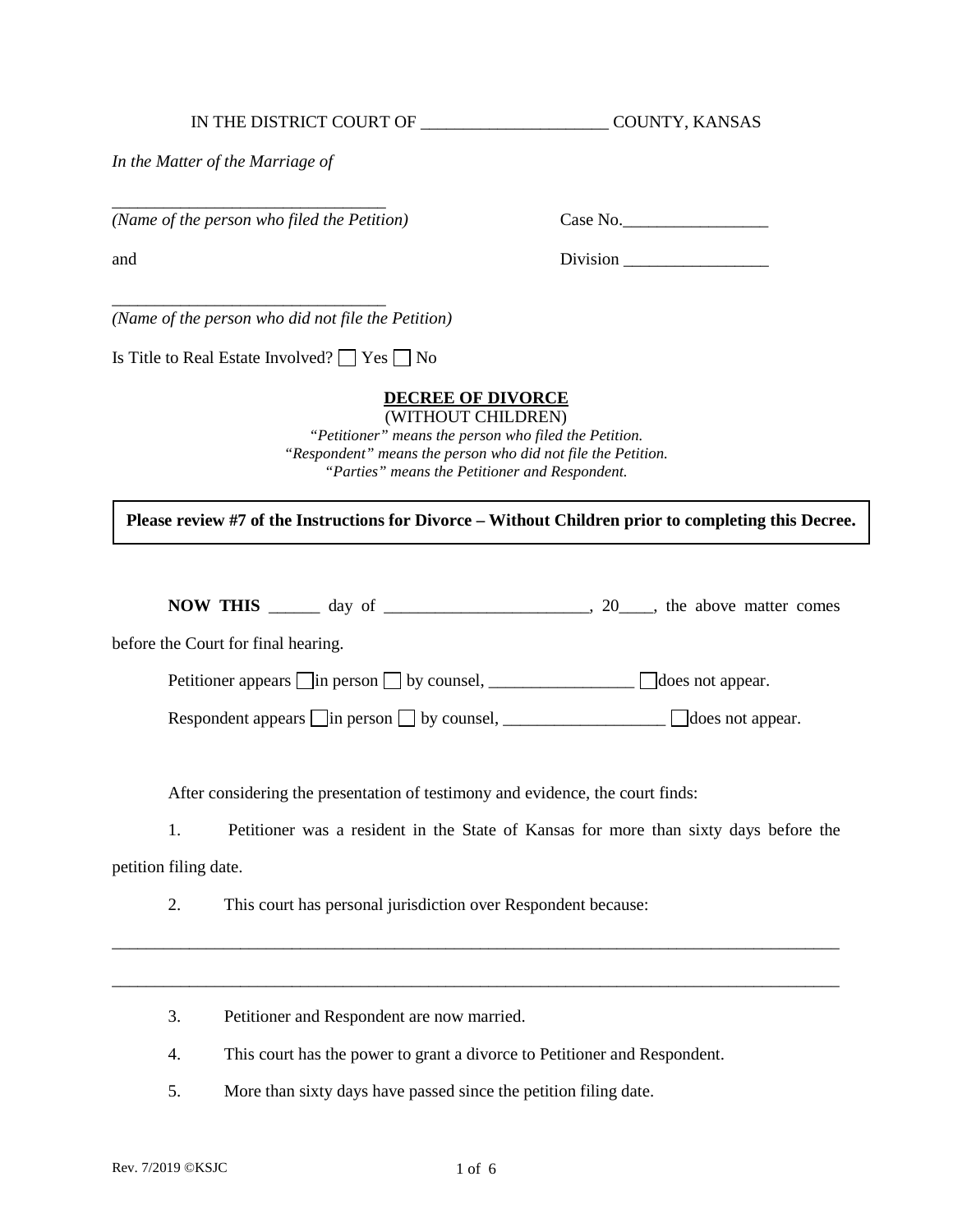6. Respondent  $\Box$  is  $\Box$  is not now on active duty with the United States Military. Unknown. If Respondent is on active duty, the requirements of the Servicemembers Civil Relief Act  $(SCRA)$  have have not been met.

7. Petitioner and Respondent are incompatible and are divorced on that ground.

8. Petitioner and Respondent do not now have any children from their relationship who are nineteen (19) years of age or under.

> Neither party is pregnant. Or \_\_\_\_\_\_\_\_\_\_\_\_\_\_\_\_\_\_\_\_\_\_\_\_\_\_\_ is pregnant at the time this Decree is filed. *(Name of Petitioner or Respondent)*  Or Unknown.

9.  $\Box$  Petitioner  $\Box$  Respondent is restored to the former name of

10. Petitioner and Respondent cannot marry another person until thirty (30) days after entry of this Divorce Decree, or until a mandate is issued by the Kansas Appellate Courts if an appeal is taken as set out in K.S.A. 60-2106(c). Any marriage entered before that time is voidable unless Petitioner and Respondent both waive appeal.

\_\_\_\_\_\_\_\_\_\_\_\_\_\_\_\_\_\_\_\_\_\_\_\_\_\_\_\_\_\_\_\_\_\_\_\_\_\_\_\_\_\_\_\_\_\_\_\_\_\_\_\_\_\_\_\_\_\_\_\_.

11. Court costs are assessed to: Petitioner Respondent Other: \_\_\_\_\_\_\_\_\_\_\_\_\_\_\_\_\_.

12. Petitioner and Respondent  $\Box$  entered into an agreement contained in or attached to this Decree, which the court approves as voluntary, fair and equitable and which is incorporated into this Decree  $\Box$ shall divide their property and debts as stated on the record and contained in this Decree.

13. Petitioner shall have as Petitioner's own separate property: all Petitioner's personal papers and clothing, any personal property in Petitioner's possession not set aside to Respondent, those items set aside to Petitioner in the attached agreement, and the following items in Respondent's possession:

\_\_\_\_\_\_\_\_\_\_\_\_\_\_\_\_\_\_\_\_\_\_\_\_\_\_\_\_\_\_\_\_\_\_\_\_\_\_\_\_\_\_\_\_\_\_\_\_\_\_\_\_\_\_\_\_\_\_\_\_\_\_\_\_\_\_\_\_\_\_\_\_\_\_\_\_\_\_\_\_\_\_\_\_\_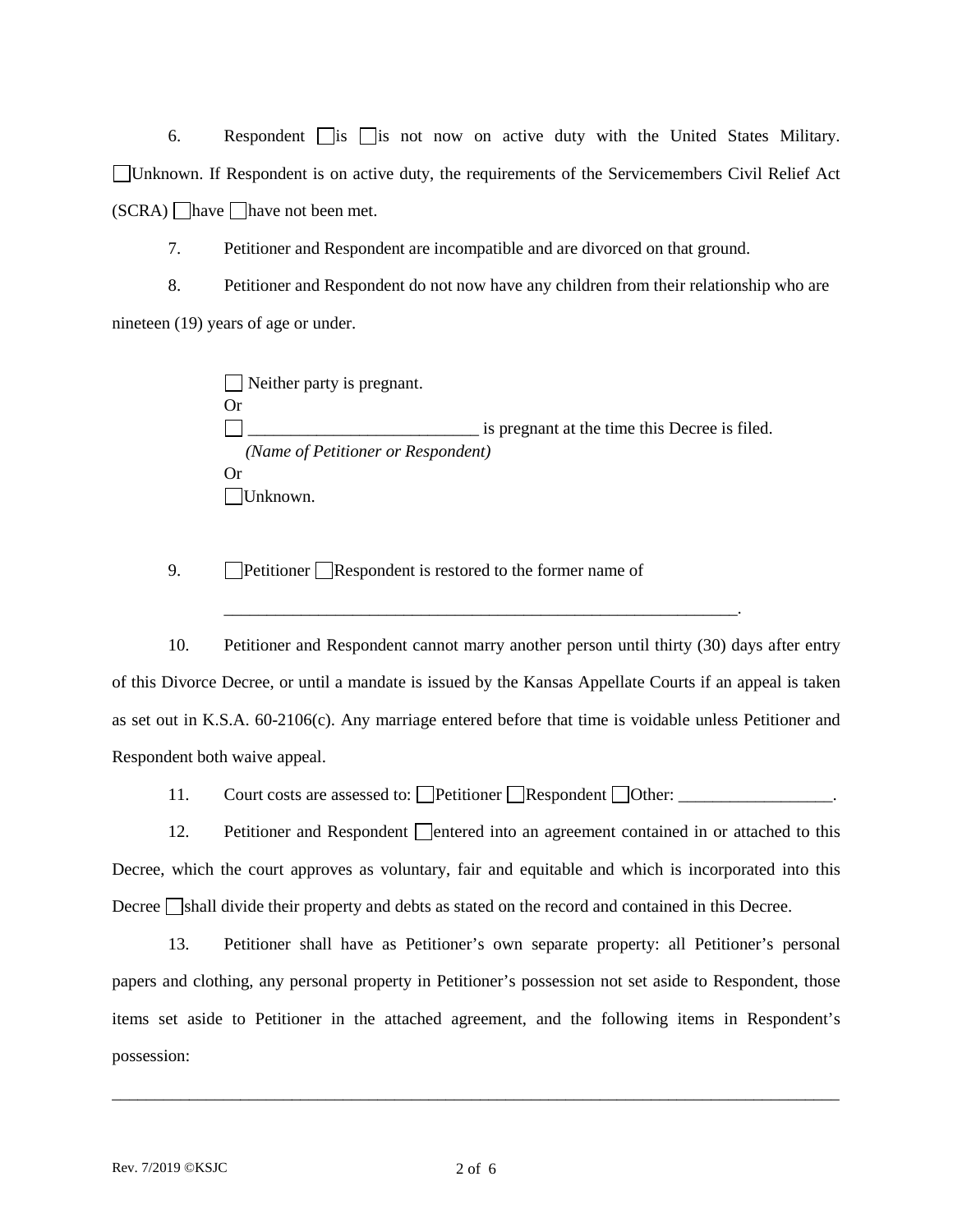14. Respondent shall have as Respondent's own separate property: all Respondent's personal papers and clothing, any personal property in Respondent's possession not set aside to Petitioner, those items set aside to Respondent in the attached agreement, and the following items in Petitioner's possession:

\_\_\_\_\_\_\_\_\_\_\_\_\_\_\_\_\_\_\_\_\_\_\_\_\_\_\_\_\_\_\_\_\_\_\_\_\_\_\_\_\_\_\_\_\_\_\_\_\_\_\_\_\_\_\_\_\_\_\_\_\_\_\_\_\_\_\_\_\_\_\_\_\_\_\_\_\_\_\_\_\_\_\_\_\_

\_\_\_\_\_\_\_\_\_\_\_\_\_\_\_\_\_\_\_\_\_\_\_\_\_\_\_\_\_\_\_\_\_\_\_\_\_\_\_\_\_\_\_\_\_\_\_\_\_\_\_\_\_\_\_\_\_\_\_\_\_\_\_\_\_\_\_\_\_\_\_\_\_\_\_\_\_\_\_\_\_\_\_\_\_

\_\_\_\_\_\_\_\_\_\_\_\_\_\_\_\_\_\_\_\_\_\_\_\_\_\_\_\_\_\_\_\_\_\_\_\_\_\_\_\_\_\_\_\_\_\_\_\_\_\_\_\_\_\_\_\_\_\_\_\_\_\_\_\_\_\_\_\_\_\_\_\_\_\_\_\_\_\_\_\_\_\_\_\_\_

\_\_\_\_\_\_\_\_\_\_\_\_\_\_\_\_\_\_\_\_\_\_\_\_\_\_\_\_\_\_\_\_\_\_\_\_\_\_\_\_\_\_\_\_\_\_\_\_\_\_\_\_\_\_\_\_\_\_\_\_\_\_\_\_\_\_\_\_\_\_\_\_\_\_\_\_\_\_\_\_\_\_\_\_\_

\_\_\_\_\_\_\_\_\_\_\_\_\_\_\_\_\_\_\_\_\_\_\_\_\_\_\_\_\_\_\_\_\_\_\_\_\_\_\_\_\_\_\_\_\_\_\_\_\_\_\_\_\_\_\_\_\_\_\_\_\_\_\_\_\_\_\_\_\_\_\_\_\_\_\_\_\_\_\_\_\_\_\_\_\_

\_\_\_\_\_\_\_\_\_\_\_\_\_\_\_\_\_\_\_\_\_\_\_\_\_\_\_\_\_\_\_\_\_\_\_\_\_\_\_\_\_\_\_\_\_\_\_\_\_\_\_\_\_\_\_\_\_\_\_\_\_\_\_\_\_\_\_\_\_\_\_\_\_\_\_\_\_\_\_\_\_\_\_\_\_

\_\_\_\_\_\_\_\_\_\_\_\_\_\_\_\_\_\_\_\_\_\_\_\_\_\_\_\_\_\_\_\_\_\_\_\_\_\_\_\_\_\_\_\_\_\_\_\_\_\_\_\_\_\_\_\_\_\_\_\_\_\_\_\_\_\_\_\_\_\_\_\_\_\_\_\_\_\_\_\_\_\_\_\_\_

\_\_\_\_\_\_\_\_\_\_\_\_\_\_\_\_\_\_\_\_\_\_\_\_\_\_\_\_\_\_\_\_\_\_\_\_\_\_\_\_\_\_\_\_\_\_\_\_\_\_\_\_\_\_\_\_\_\_\_\_\_\_\_\_\_\_\_\_\_\_\_\_\_\_\_\_\_\_\_\_\_\_\_\_\_

\_\_\_\_\_\_\_\_\_\_\_\_\_\_\_\_\_\_\_\_\_\_\_\_\_\_\_\_\_\_\_\_\_\_\_\_\_\_\_\_\_\_\_\_\_\_\_\_\_\_\_\_\_\_\_\_\_\_\_\_\_\_\_\_\_\_\_\_\_\_\_\_\_\_\_\_\_\_\_\_\_\_\_\_\_

\_\_\_\_\_\_\_\_\_\_\_\_\_\_\_\_\_\_\_\_\_\_\_\_\_\_\_\_\_\_\_\_\_\_\_\_\_\_\_\_\_\_\_\_\_\_\_\_\_\_\_\_\_\_\_\_\_\_\_\_\_\_\_\_\_\_\_\_\_\_\_\_\_\_\_\_\_\_\_\_\_\_\_\_\_

\_\_\_\_\_\_\_\_\_\_\_\_\_\_\_\_\_\_\_\_\_\_\_\_\_\_\_\_\_\_\_\_\_\_\_\_\_\_\_\_\_\_\_\_\_\_\_\_\_\_\_\_\_\_\_\_\_\_\_\_\_\_\_\_\_\_\_\_\_\_\_\_\_\_\_\_\_\_\_\_\_\_\_\_\_

15. Each party is responsible for the debts in that party's name incurred since the date of separation, \_\_\_\_\_\_\_\_\_\_\_\_\_\_\_\_\_\_\_\_\_, 20\_\_\_.

A. Petitioner is solely responsible for payment of the following debts and obligations, will defend Respondent from these claims and liabilities, and will reimburse Respondent for any and all expenses incurred either directly or indirectly, including a reasonable attorney's fee, if Petitioner fails to pay these debts:

\_\_\_\_\_\_\_\_\_\_\_\_\_\_\_\_\_\_\_\_\_\_\_\_\_\_\_\_\_\_\_\_\_\_\_\_\_\_\_\_\_\_\_\_\_\_\_\_\_\_\_\_\_\_\_\_\_\_\_\_\_\_\_\_\_\_\_\_\_\_\_

\_\_\_\_\_\_\_\_\_\_\_\_\_\_\_\_\_\_\_\_\_\_\_\_\_\_\_\_\_\_\_\_\_\_\_\_\_\_\_\_\_\_\_\_\_\_\_\_\_\_\_\_\_\_\_\_\_\_\_\_\_\_\_\_\_\_\_\_\_\_\_

\_\_\_\_\_\_\_\_\_\_\_\_\_\_\_\_\_\_\_\_\_\_\_\_\_\_\_\_\_\_\_\_\_\_\_\_\_\_\_\_\_\_\_\_\_\_\_\_\_\_\_\_\_\_\_\_\_\_\_\_\_\_\_\_\_\_\_\_\_\_\_

\_\_\_\_\_\_\_\_\_\_\_\_\_\_\_\_\_\_\_\_\_\_\_\_\_\_\_\_\_\_\_\_\_\_\_\_\_\_\_\_\_\_\_\_\_\_\_\_\_\_\_\_\_\_\_\_\_\_\_\_\_\_\_\_\_\_\_\_\_\_\_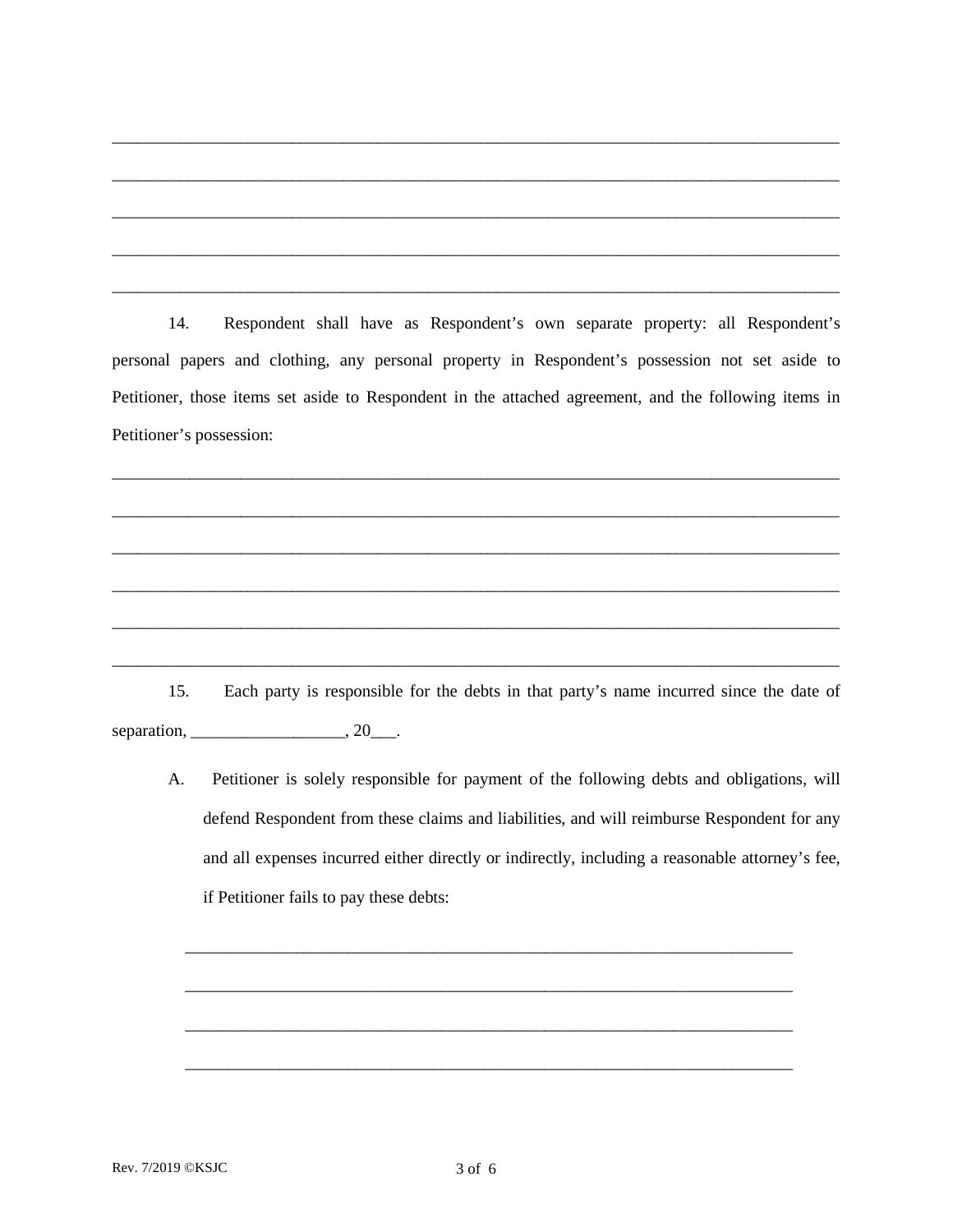| <b>B.</b> | Respondent is solely responsible for payment of the following debts and obligations, will  |  |  |
|-----------|--------------------------------------------------------------------------------------------|--|--|
|           | defend Petitioner from these claims and liabilities, and will reimburse Petitioner for any |  |  |
|           | and all expenses incurred either directly or indirectly, including a reasonable attorney's |  |  |
|           | fee, if Respondent fails to pay these debts:                                               |  |  |

16. Petitioner and Respondent are each responsible for and will each hold the other harmless on any debts associated with any personal property assigned to that person.

\_\_\_\_\_\_\_\_\_\_\_\_\_\_\_\_\_\_\_\_\_\_\_\_\_\_\_\_\_\_\_\_\_\_\_\_\_\_\_\_\_\_\_\_\_\_\_\_\_\_\_\_\_\_\_\_\_\_\_\_\_\_\_\_\_\_\_\_\_\_

\_\_\_\_\_\_\_\_\_\_\_\_\_\_\_\_\_\_\_\_\_\_\_\_\_\_\_\_\_\_\_\_\_\_\_\_\_\_\_\_\_\_\_\_\_\_\_\_\_\_\_\_\_\_\_\_\_\_\_\_\_\_\_\_\_\_\_\_\_\_

\_\_\_\_\_\_\_\_\_\_\_\_\_\_\_\_\_\_\_\_\_\_\_\_\_\_\_\_\_\_\_\_\_\_\_\_\_\_\_\_\_\_\_\_\_\_\_\_\_\_\_\_\_\_\_\_\_\_\_\_\_\_\_\_\_\_\_\_\_\_

\_\_\_\_\_\_\_\_\_\_\_\_\_\_\_\_\_\_\_\_\_\_\_\_\_\_\_\_\_\_\_\_\_\_\_\_\_\_\_\_\_\_\_\_\_\_\_\_\_\_\_\_\_\_\_\_\_\_\_\_\_\_\_\_\_\_\_\_\_\_

17. **Petitioner Respondent is granted all right title and interest to the real estate at:** 

| <b>Street Address</b>         |        |       |          |  |  |  |
|-------------------------------|--------|-------|----------|--|--|--|
| City                          | County | State | Zip Code |  |  |  |
| with a legal description of _ |        |       |          |  |  |  |

Petitioner Respondent shall be responsible for payment of any mortgage loan, lien, or obligation for the above named real estate and shall hold the other harmless on that debt. This transfer does not change the rights of any creditor to collect the debt from either party.

\_\_\_\_\_\_\_\_\_\_\_\_\_\_\_\_\_\_\_\_\_\_\_\_\_\_\_\_\_\_\_\_\_\_\_\_\_\_\_\_\_\_\_\_\_\_\_\_\_\_\_\_\_\_\_\_\_\_\_\_\_\_\_\_\_\_\_\_\_\_\_\_\_\_\_\_\_\_\_\_\_\_\_

 18. Petitioner and Respondent shall execute any documents necessary to convey property. This decree transfers title to all property addressed in this decree when filed. (NOTE: Other steps may be necessary to complete the transfer of title of real estate, especially if the real estate is located outside this county.)

19. Any designation previously made by Petitioner or Respondent that names the other as a beneficiary of any individual or group life insurance or annuity policy, trust instrument, transfer-on-death account, or payable-on-death account, is terminated and may be renewed only by designation made after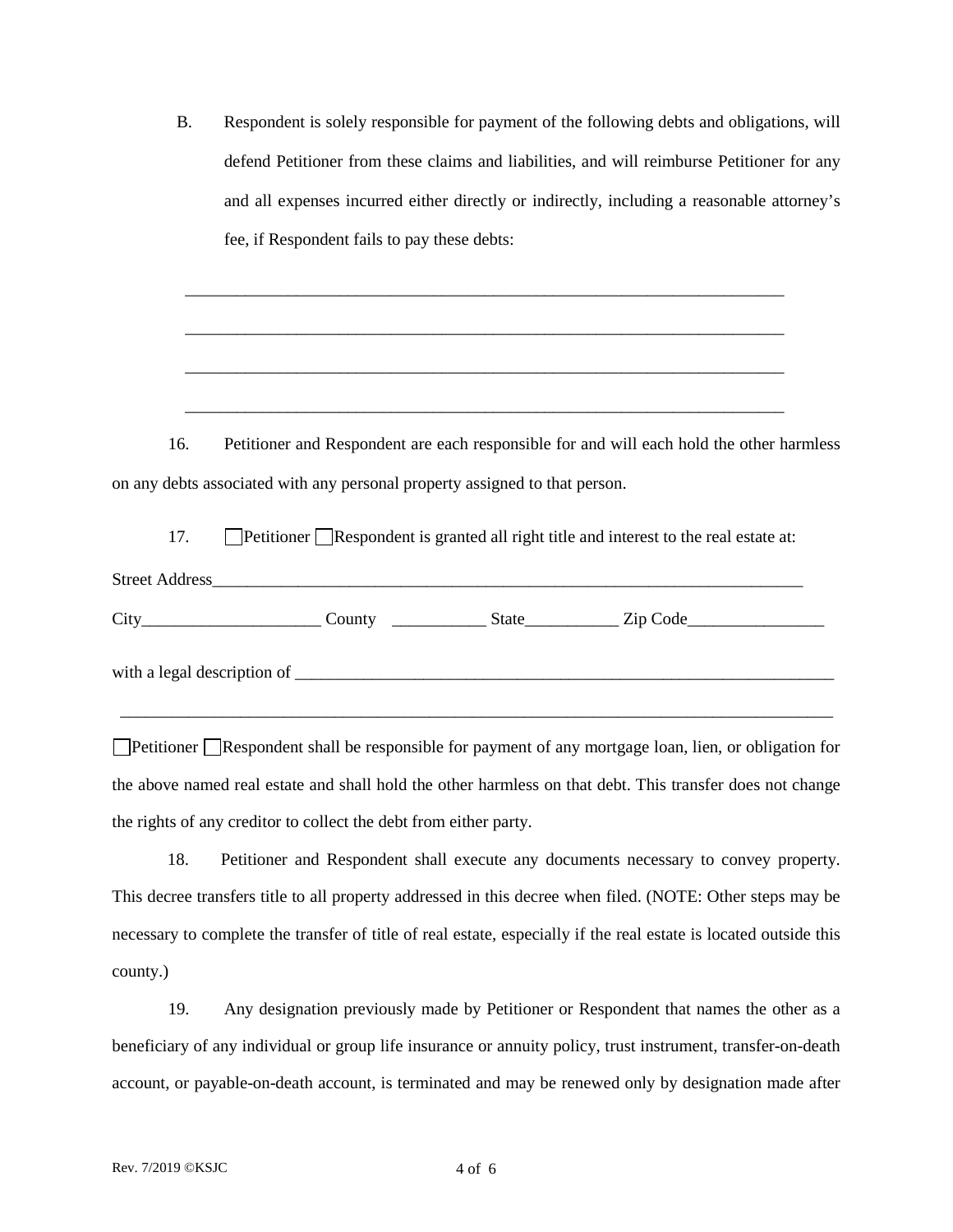entry of this decree. Petitioner and Respondent shall make any necessary changes to beneficiary designations by filing the changes according to the terms of the policy, trust or account.

\_\_\_\_\_\_\_\_\_\_\_\_\_\_\_\_\_\_\_\_\_\_\_\_\_\_\_\_\_\_\_\_\_\_\_\_\_\_\_\_\_\_\_\_\_\_\_\_\_\_\_\_\_\_\_\_\_\_\_\_\_\_\_\_\_\_\_\_\_\_\_\_\_\_\_\_\_\_\_\_\_\_\_\_\_

\_\_\_\_\_\_\_\_\_\_\_\_\_\_\_\_\_\_\_\_\_\_\_\_\_\_\_\_\_\_\_\_\_\_\_\_\_\_\_\_\_\_\_\_\_\_\_\_\_\_\_\_\_\_\_\_\_\_\_\_\_\_\_\_\_\_\_\_\_\_\_\_\_\_\_\_\_\_\_\_\_\_\_\_\_

20. Neither spouse Petitioner Respondent is granted spousal maintenance as follows:

All spousal maintenance payments shall be made to the Kansas Payment Center at PO Box 758599, Topeka, Kansas 66675-8599 and shall include the two letter County designation and case number in the memo portion of each support payment. Petitioner and Respondent shall provide the payment center any information requested. No court trustee fee will be charged.

21. *Income Withholding Provisions.* All spousal maintenance payments shall be subject to income withholding but only if (a) there is an arrearage in the payment of spousal maintenance in an amount equal to or greater than the amount of spousal maintenance payable for two months, (b) the obligee spouse or ex-spouse is not living with a child of the obligor for whom an order of support is also being enforced, and (c) there has been compliance with K.S.A. 23-3103(h).

\_\_\_\_\_\_\_\_\_\_\_\_\_\_\_\_\_\_\_\_\_\_\_\_\_\_\_\_\_\_\_\_\_\_\_\_\_\_\_\_\_\_\_\_\_\_\_\_\_\_\_\_\_\_\_\_\_\_\_\_\_\_\_\_\_\_\_\_\_\_\_\_\_\_\_\_\_\_\_\_\_\_\_\_\_

\_\_\_\_\_\_\_\_\_\_\_\_\_\_\_\_\_\_\_\_\_\_\_\_\_\_\_\_\_\_\_\_\_\_\_\_\_\_\_\_\_\_\_\_\_\_\_\_\_\_\_\_\_\_\_\_\_\_\_\_\_\_\_\_\_\_\_\_\_\_\_\_\_\_\_\_\_\_\_\_\_\_\_\_\_

\_\_\_\_\_\_\_\_\_\_\_\_\_\_\_\_\_\_\_\_\_\_\_\_\_\_\_\_\_\_\_\_\_\_\_\_\_\_\_\_\_\_\_\_\_\_\_\_\_\_\_\_\_\_\_\_\_\_\_\_\_\_\_\_\_\_\_\_\_\_\_\_\_\_\_\_\_\_\_\_\_\_\_\_\_

22. Other Provisions:

**IT IS SO ORDERED.**

Judge of the District Court

\_\_\_\_\_\_\_\_\_\_\_\_\_\_\_\_\_\_\_\_\_\_\_\_\_\_\_\_\_\_\_\_\_\_\_\_\_\_\_\_\_\_\_\_\_